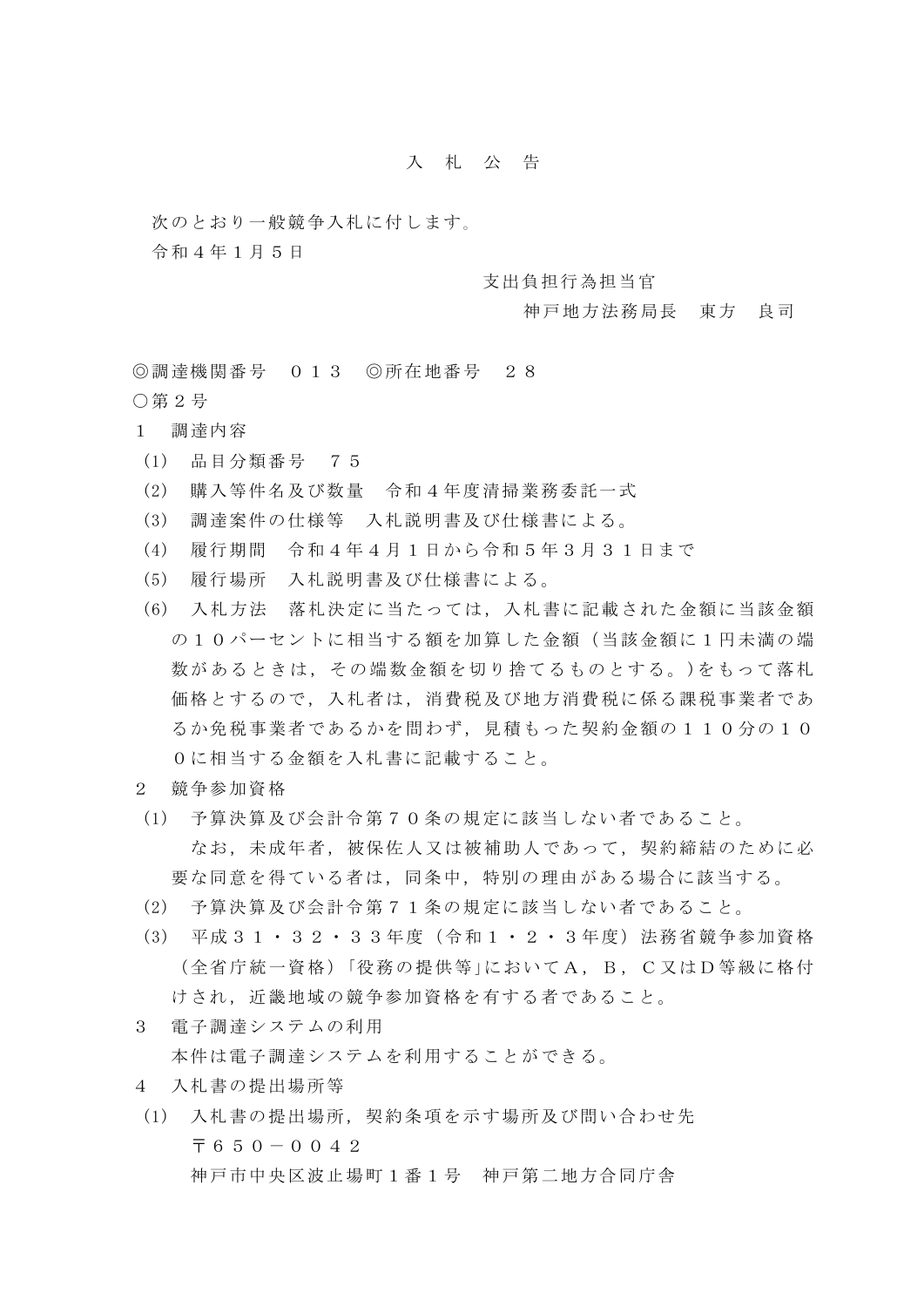神戸地方法務局会計課用度係又は電子調達システム 三浦 星慈 電話078-392-0468

(2) 入札説明書の交付場所

神戸地方法務局会計課又は電子調達システム 電話078-392-0 468

なお,入札説明書(PDFファイル)は電子メールで請求することがで さる。(請求者氏名, 住所(法人の場合は法人名及び担当者名並びに所 在)及び電話番号を電子メールに記載するとともに,電子メールの到達を 電話で確認すること。)

請求先メールアドレス

s.miura.j7f@i.moj.go.jp

- (3) 入札説明書の交付期間 令和4年1月5日(水)から令和4年2月16 日(水)まで(ただし,土曜日,日曜日,祝日及び12月29日から1月 3日を除く。受付時間は,8時30分から12時00分まで及び13時0 0分から17時15分まで。)
- (4) 入札書の提出期限 令和4年2月25日(金)17時15分
- (5) 開札の日時及び場所 令和4年2月28日(月)10時 神戸第二地方 合同庁舎 神戸地方法務局3階専用第一会議室又は電子調達システム
- 5 その他
- (1) 契約手続において使用する言語及び通貨 日本語及び日本国通貨
- (2) 入札保証金及び契約保証金 免除
- (3) 入札者に要求される事項 入札説明書による。
- (4) 入札の無効 本公告に示した競争参加資格のない者の提出した入札書及 び入札に関する条件に違反した入札書は,無効とする。
- (5) 契約書作成の要否 要
- (6) 落札者の決定方法 予算決算及び会計令第79条の規定に基づいて作成 された予定価格の制限の範囲内で最低価格をもって有効な入札を行った入 札者を落札者とする。
- (7) 手続における交渉の有無 無
- (8) 詳細は,入札説明書による。
- 6 Summary
- (1) Official in charge of disbursement of the procuring entity: TOUB OU Ryoji Director-General of the Kobe District Legal Affairs Burea  $\overline{11}$